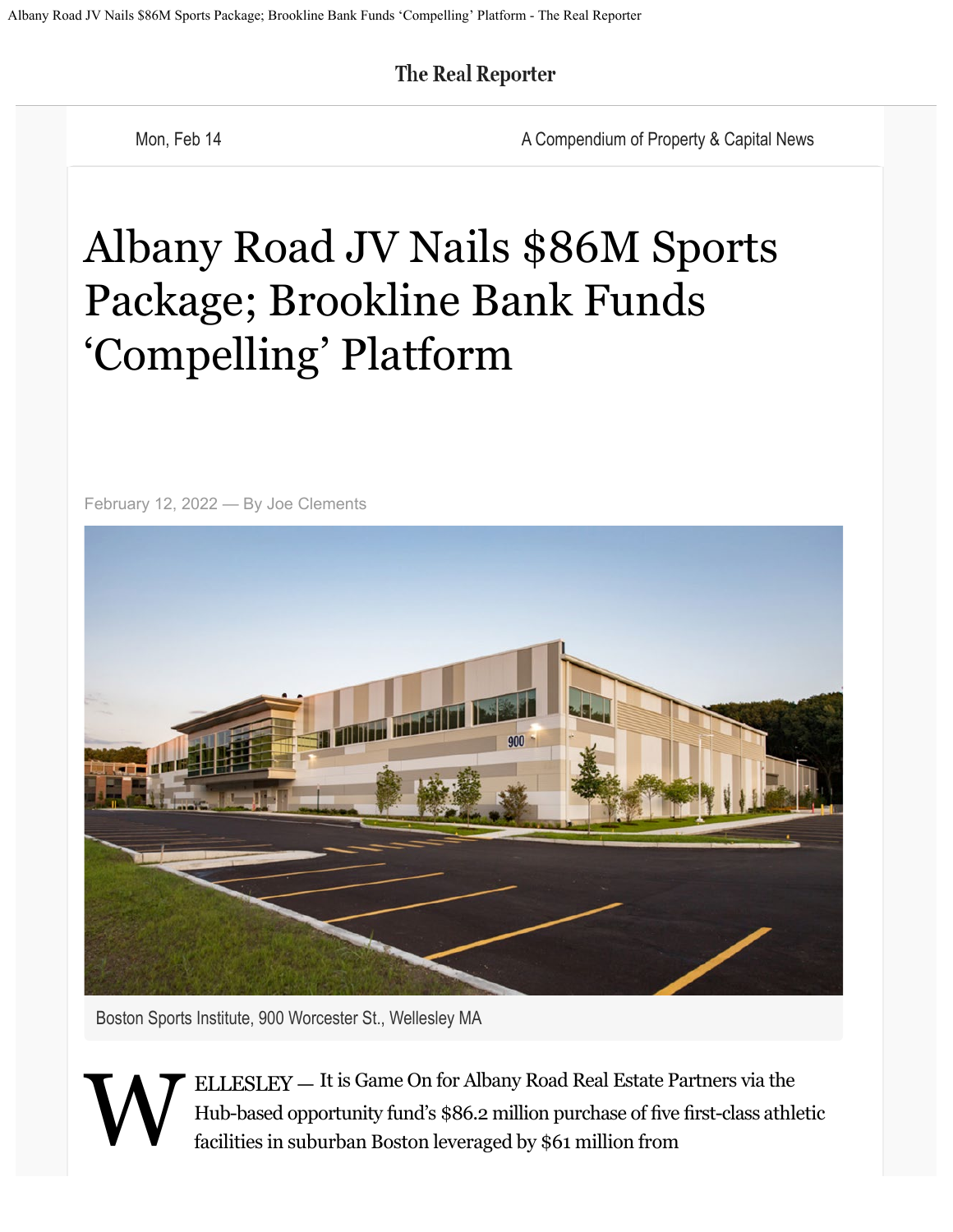Brookline Bank. The joint venture with ESG Associates secures 445,000 sf of arena space in an off-market transaction headlined by the gleaming complex here at Boston Sports Institute, a multi-tiered ftness center featuring hockey in its 153,000-sf constitution, an element of all the assets bought.

According to Albany Road President Christopher J. Knisley, the acquisition orchestrated sans brokers is part of a grander vision beyond its inaugural shot across the bow to "a somewhat fractured industry" whose ownership is still primarily individually held and operated. Given his frm maintains "it is no longer a mom-and-pop industry," Knisley says the partnership "expects this aggregation strategy will generate opportunities to create and/ or enhance new and existing revenue streams, and to reduce expenses through critical mass operating efficiencies" and branding of the endeavor.

"This is a unique and compelling opportunity that we are pursuing vigorously yet strategically," Knisley tells Real Reporter in agreeing the transaction "is like nothing else" in the frm's investment history which will reach 10 years this summer. Since buying a modest retail plaza in central New Hampshir[e, Al](https://www.cambridgesavings.com/commercial/lending/commercial-real-estate)bany Road has acquired over \$1.6 billion [of assets across the country, most recently via a \\$250 million fully](https://www.cambridgesavings.com/commercial/lending/commercial-real-estate) discretionary fund that has been in business for the past year.



Christopher J. Knisley Tyler Savonen



Fund III's target assets did not match the latest endeavor's unusual framework, leading to formation of a separate entity to acquire "the Northeast Athletic Facility Portfolio." Star of the show would be the Boston Sports Institute in Wellesley, constructed in 2018, the two-story building at 900 Worcester St. also offering basketball courts, a pool, pro shop and outdoor fields to accommodate baseball, fag football, lacrosse and soccer.

The Foxboro Sports Center in namesake Foxborough is next in scale, that building turning 20 next year comprising 98,950 sf in a single-story format. Then would be the 90,000-sf Thayer Sports Center in Braintree, also on one level and tricked out as a shiny hockey rink that came on line in 2019. Rounding out the portfolio is the 58,100-sf Hobomock Ice Arena in Pembroke, and the slightly smaller Boch Ice Center in Dedham, a a 15-year-old building totaling 44,250 sf.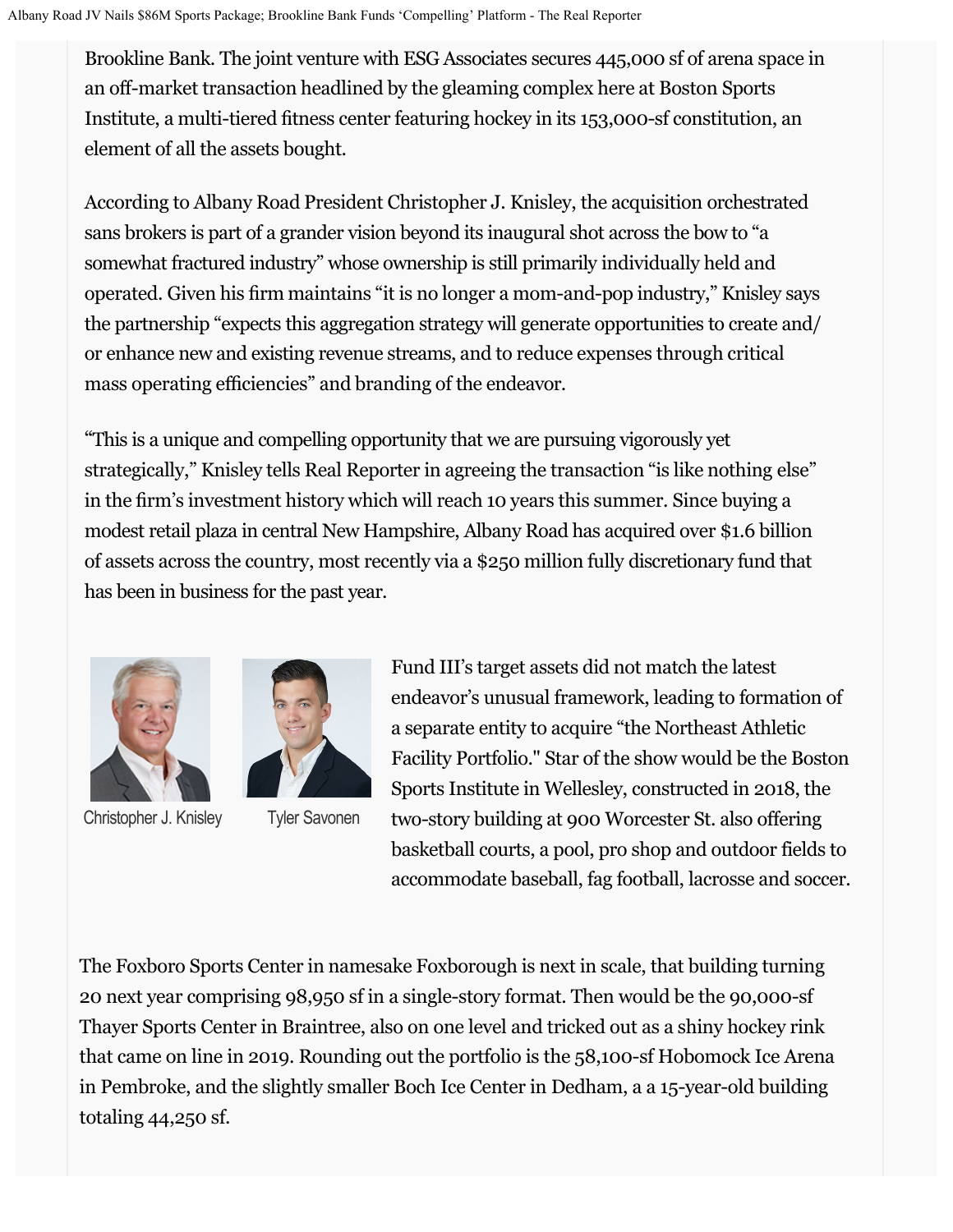

David L'Heureux Joseph O'Leary

Having its CRE footprint emerge across the country since 2012, Albany Road concentrated on many since 2012, Albany Road concentrated on many bread-andbutter asset classes including industrial, office and retail, but Knisley says Albany Road's legacy of consistently delivering hefty returns is being challenged of late by intense competition driving up pricing for certain CRE staples, most notably the industrial realm in which the firm has been especially successful with generating above-average results. The current environment is

prompting Albany Road to consider alternative and specialty realms to achieve those aims, Knisley relays in detailing why they shifted into a feld that has elements of an operating company.

Addressing that complexity is ESG Associates, aka Edge Sports Group, whose President Brian DeVellis launched the group a quarter-century ago as a full-service athletic facility consultant, developer and manager formed to respond to a growing demand for recreational programming from communities, schools and other private and non-private organizations. "Without the comfort and confdence we have in Brian DeVellis and his group, we would not have done this deal," Knisley declares. "They are by far the recognized leader in this space, and we are very enthused and honored to have them on board as we expand this platform in new and exciting directions."

The initial quintet of assets are focused on a hockey component, but as noted in the Boston Sports Institute, the holdings do come with basketball courts, swimming pools, strength and conditioning rooms and turf felds, as well as various physical therapy and medical practices plus concession and dining areas, pro shops and other retail units. The properties were purposefully assembled across the southern and western suburbs of Greater Boston, "a region known for its passion for youth sports in general, and youth hockey in particular," outlines Knisley.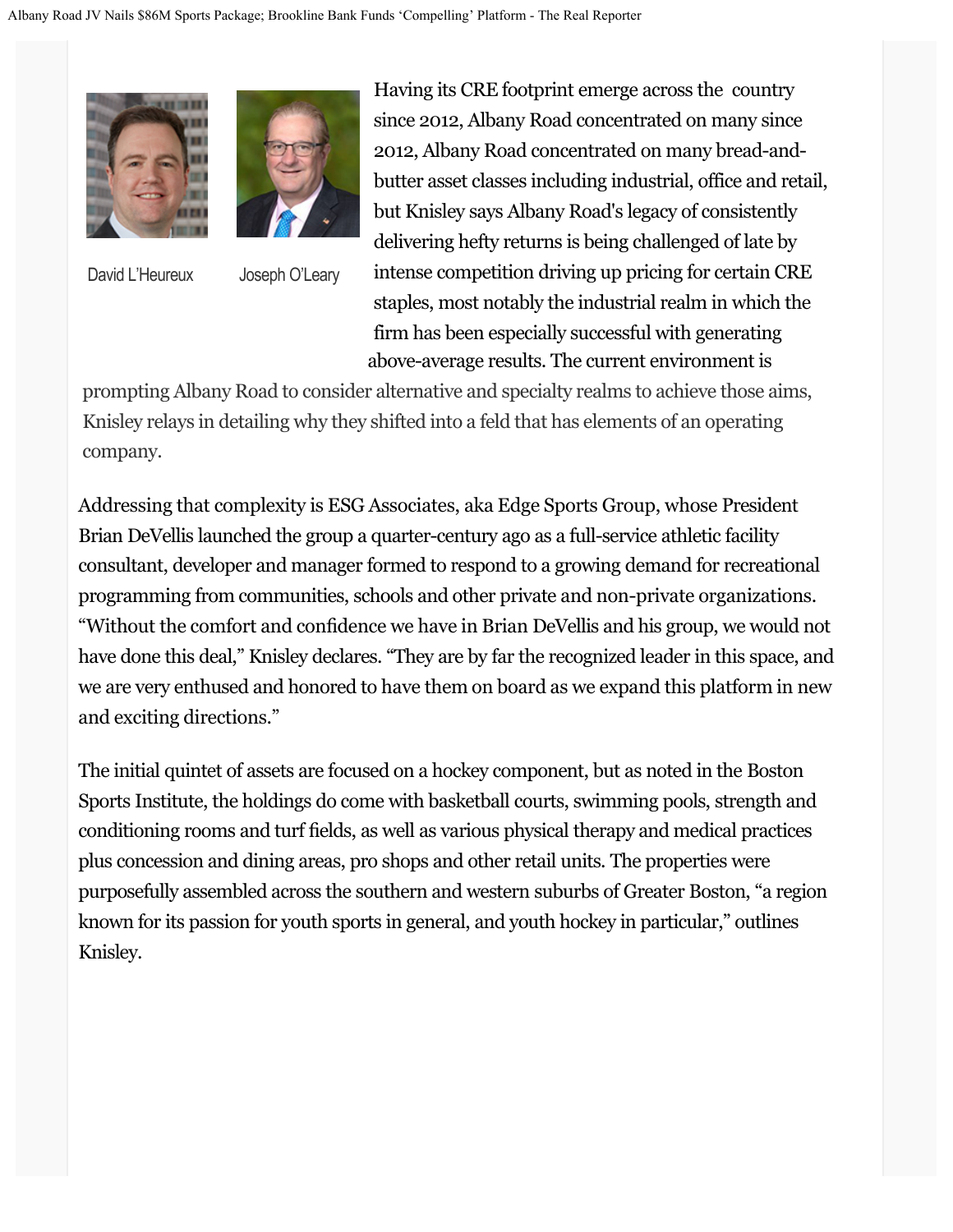Sharing the passion Albany Road is expressing towards the joint venture is DeVellis. "We couldn't be more excited about partnering with Albany Road on this new platform, given their reputation, strong track record and ability to recognize real estate opportunities ahead of trends," DeVellis says in a statement to Real Reporter, adding, "This partnership will allow ESG to not only more efficiently manage and grow this portfolio, but to also pivot quickly to capitalize on future opportunities to create a growing eco-system of family oriented sports, recreation and entertainment centers."



Further validating the concept was the lending community, according to ? b]gYrŭk \c cVgYrj Ygh UžÍ [ ]j Yb h Y Woblibi ci gWg. Zick bUi fYcZh Y def**lic** [cžWi d`YXk [h h YU/] [mte Yb\UbWVcHca!`|bYbYricdYrUp| ]bWa YžUWi ]gli}cb ZbUbVJb[ kUg gci [\hUtMf VnUbi a VMf cZXJZMYbh `YbXYfg'Î

Ultimately, the borrowers gave their nod to Brookline Bank. "We are thrilled to further our relationship with Brookline Bank, given our strong history together and mutual respect for one another—we could not have asked for a better lender to join us on this exciting new platform," says Knisley.

Deeming the process "a fairly nuanced and complex transaction," Knisley gave a shout-out to loan officers David L'Heureux and Joseph O'Leary "and the rest of the Brookline Bank team" for putting together the victorious lending package.

In terms of any Covid-related hesitations, Albany Road maintains the pandemic will only serve to inspire recreational pursuits going forward, and have other positive elements such as ofering diversifcation from traditional real estate cycles and product types. According to Albany Road Vice President Tyler Savonen, the youth sports and recreation space "is the ultimate panacea to any remote, work-from-home concern that has dominated real estate since the onset of the pandemic. This portfolio, and this space, are insulated from that concern (because) what occurs at these facilities cannot be done remotely . . . Moreover, the demand for youth sports participation has remained stable during the pandemic, as it has historically during recessionary periods."